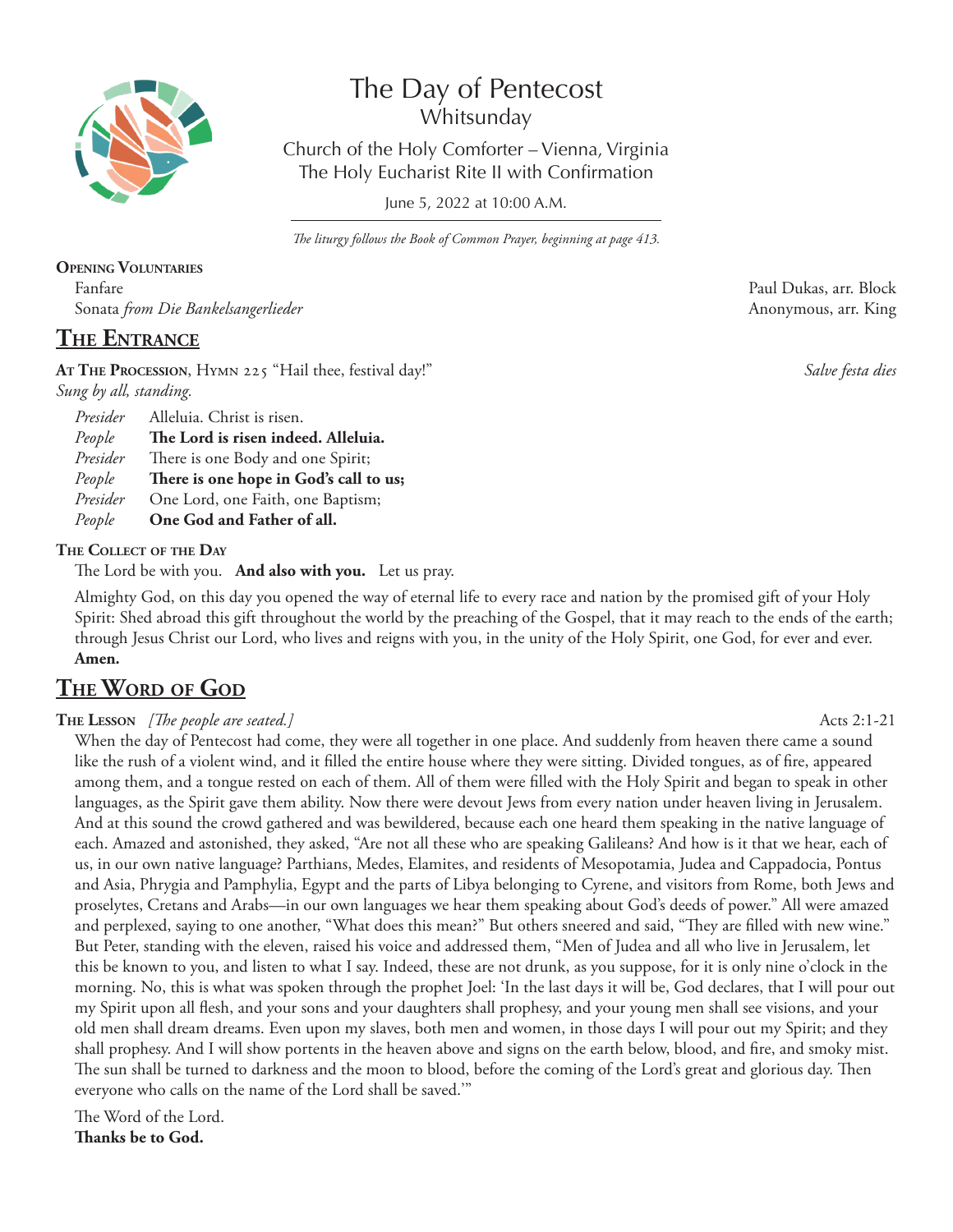## **At The Sequence,** Hymn 516 "Come down, O Love divine" *Down Ampney Sung by all, standing.*

The Holy Gospel of our Lord Jesus Christ according to John. **Glory to you, Lord Christ.**

## Philip said to Jesus, "Lord, show us the Father, and we will be satisfied." Jesus said to him, "Have I been with you all this time, Philip, and you still do not know me? Whoever has seen me has seen the Father. How can you say, 'Show us the Father'? Do you not believe that I am in the Father and the Father is in me? The words that I say to you I do not speak on my own; but the Father who dwells in me does his works. Believe me that I am in the Father and the Father is in me; but if you do not, then believe me because of the works themselves. Very truly, I tell you, the one who believes in me will also do the works that I do and, in fact, will do greater works than these, because I am going to the Father. I will do whatever you ask in my name, so that the Father may be glorified in the Son. If in my name you ask me for anything, I will do it. If you love me, you will keep my commandments. And I will ask the Father, and he will give you another Advocate, to be with you forever. This is the Spirit of truth, whom the world cannot receive, because it neither sees him nor knows him. You know him, because he abides with you, and he will be in you." I have said these things to you while I am still with you. But the Advocate, the Holy Spirit, whom the Father will send in my name, will teach you everything, and remind you of all that I have said to you. Peace I leave with you; my peace I give to you. I do not give to you as the world gives. Do not let your hearts be troubled, and do not let them be afraid.

The Gospel of the Lord.

**Praise to you, Lord Christ.**

**The Sermon** The Right Reverend Ted Gulick *A brief period of silence is observed for reflection on the sermon.*

# **Presentation and Examination of the Candidates**

*Bishop* The Candidates will now be presented.

### *Presenters* **I present these persons for Confirmation.**

#### **STUDENTS**

Sydney Elizabeth Coute, Kathryn Kemper Davison, Adestan Reau Gordon, Luke Orceyre Hanzlik, Matthew William Hussey, Katherine Anne Kron, Nicholas Steven Matsukas, Erin-Grace Aracely McGuire, Ava Lucia Novielli, Christian Vincent Novielli, Adam John Pacitti, Kyle Gregory Porter, Andrew Wills Turner, Clayton Graham Turner

**ADULTS** 

Katherine Seaton Beddall

|                  | Presenters I present these persons to be received into this Communion. |
|------------------|------------------------------------------------------------------------|
|                  | CARLOS GUILLERMO HAMANN, ALLISON STATHOS KREPS                         |
| Candidates I do. | <i>Bishop</i> Do you reaffirm your renunciation of evil?               |
|                  | <i>Bishop</i> Do you renew your commitment to Jesus Christ?            |

*Candidates* **I do, and with God's grace I will follow him as my Savior and Lord.**

*After all have been presented, the Bishop addresses the congregation, saying*

*Bishop* Will you who witness these vows do all in your power to support these persons in their life in Christ? *People* **We will.**

*Bishop* Let us join with those who are committing themselves to Christ and renew our own baptismal covenant.

# **The Baptismal Covenant**

*Bishop* Do you believe in God the Father?

*People* **I believe in God, the Father almighty, creator of heaven and earth.**

*Bishop* Do you believe in Jesus Christ, the Son of God?

*People* **I believe in Jesus Christ, his only Son, our Lord. He was conceived by the power of the Holy Spirit and born of the Virgin Mary. He suffered under Pontius Pilate, was crucified, died, and was buried. He** 

**The Holy Gospel** John 14:8-17, 25-27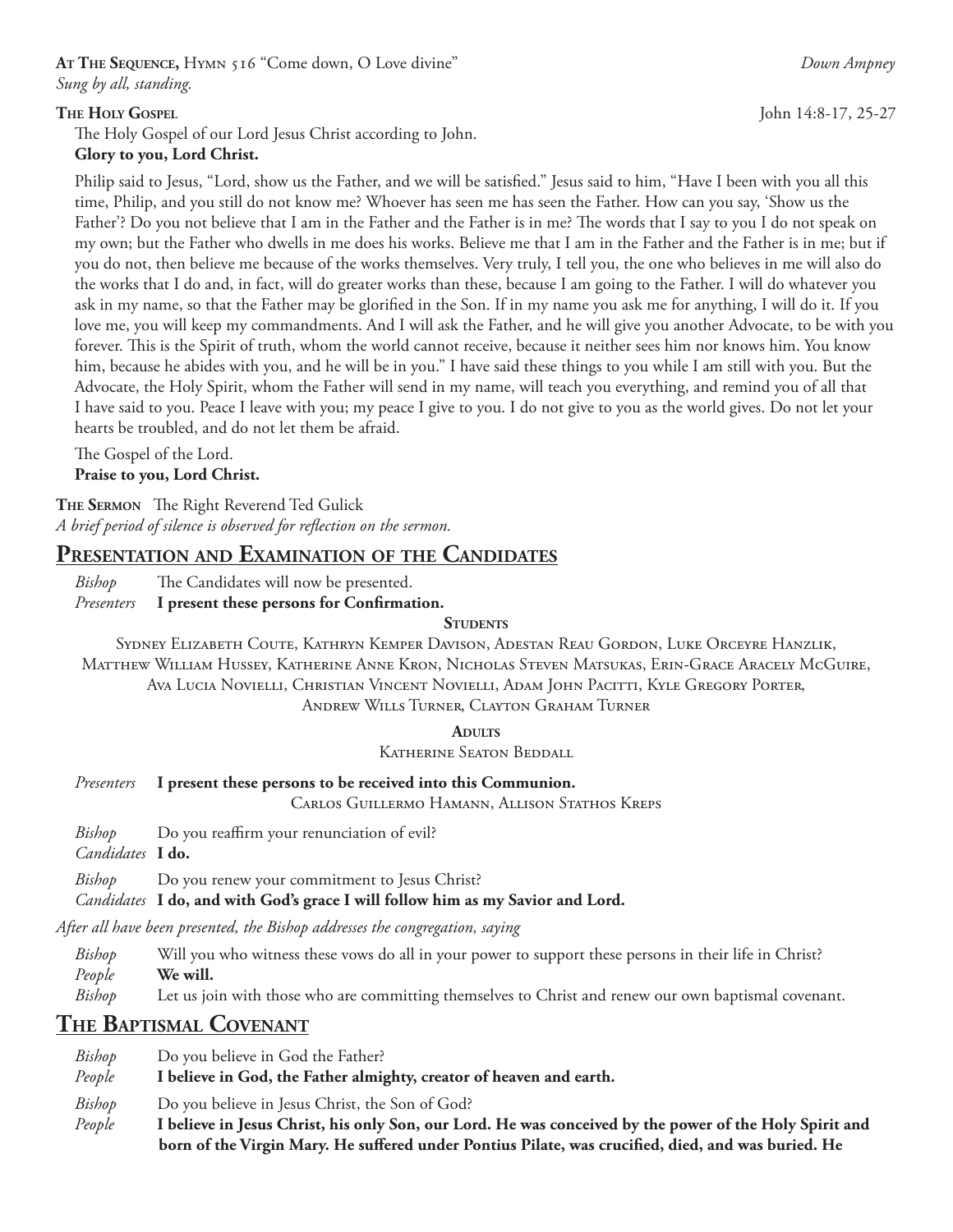**descended to the dead. On the third day he rose again. He ascended into heaven, and is seated at the right hand of the Father. He will come again to judge the living and the dead.**

*Bishop* Do you believe in God the Holy Spirit?

- *People* **I believe in the Holy Spirit, the holy catholic Church, the communion of saints, the forgiveness of sins, the resurrection of the body, and the life everlasting.**
- *Bishop* Will you continue in the apostles' teaching and fellowship, in the breaking of bread, and in the prayers? *People* **I will, with God's help.**
- *Bishop* Will you persevere in resisting evil, and, whenever you fall into sin, repent and return to the Lord? *People* **I will, with God's help.**
- *Bishop* Will you proclaim by word and example the Good News of God in Christ?
- *People* **I will, with God's help.**
- *Bishop* Will you seek and serve Christ in all persons, loving your neighbor as yourself?
- *People* **I will, with God's help.**
- *Bishop* Will you strive for justice and peace among all people, and respect the dignity of every human being? *People* **I will, with God's help.**

#### **Prayers for the Candidates**

*The Bishop then says to the congregation*

Let us now pray for these persons who have renewed their commitment to Christ.

| Leader | Deliver them, O Lord, from the way of sin and death.      |
|--------|-----------------------------------------------------------|
| People | Lord, hear our prayer.                                    |
| Leader | Open their hearts to your grace and truth.                |
| People | Lord, hear our prayer.                                    |
| Leader | Fill them with your holy and life-giving Spirit.          |
| People | Lord, hear our prayer.                                    |
| Leader | Keep them in the faith and communion of your holy Church. |
| People | Lord, hear our prayer.                                    |
| Leader | Teach them to love others in the power of the Spirit.     |
| People | Lord, hear our prayer.                                    |
| Leader | Send them into the world in witness to your love.         |
| People | Lord, hear our prayer.                                    |
| Leader | Bring them to the fullness of your peace and glory.       |
| People | Lord, hear our prayer.                                    |

#### *The Bishop says*

Almighty God, we thank you that by the death and resurrection of your Son Jesus Christ you have overcome sin and brought us to yourself, and that by the sealing of your Holy Spirit you have bound us to your service. Renew in these your servants the covenant you made with them at their Baptism. Send them forth in the power of that Spirit to perform the service you set before them; through Jesus Christ your Son our Lord, who lives and reigns with you and the Holy Spirit, one God, now and for ever. **Amen***.*

#### **For Confirmation**

*The Bishop lays hands upon each one and says*

Strengthen, O Lord, your servant *N.* with your Holy Spirit; empower *him* for your service; and sustain *him* all the days of *his* life. **Amen.**

*or this*

Defend, O Lord, your servant *N.* with your heavenly grace, that *he* may continue yours for ever, and daily increase in your Holy Spirit more and more, until *he* comes to your everlasting kingdom. **Amen.**

#### **For Reception**

*N.*, we recognize you as a member of the one holy catholic and apostolic Church, and we receive you into the fellowship of this Communion. God, the Father, Son, and Holy Spirit, bless, preserve, and keep you. **Amen.**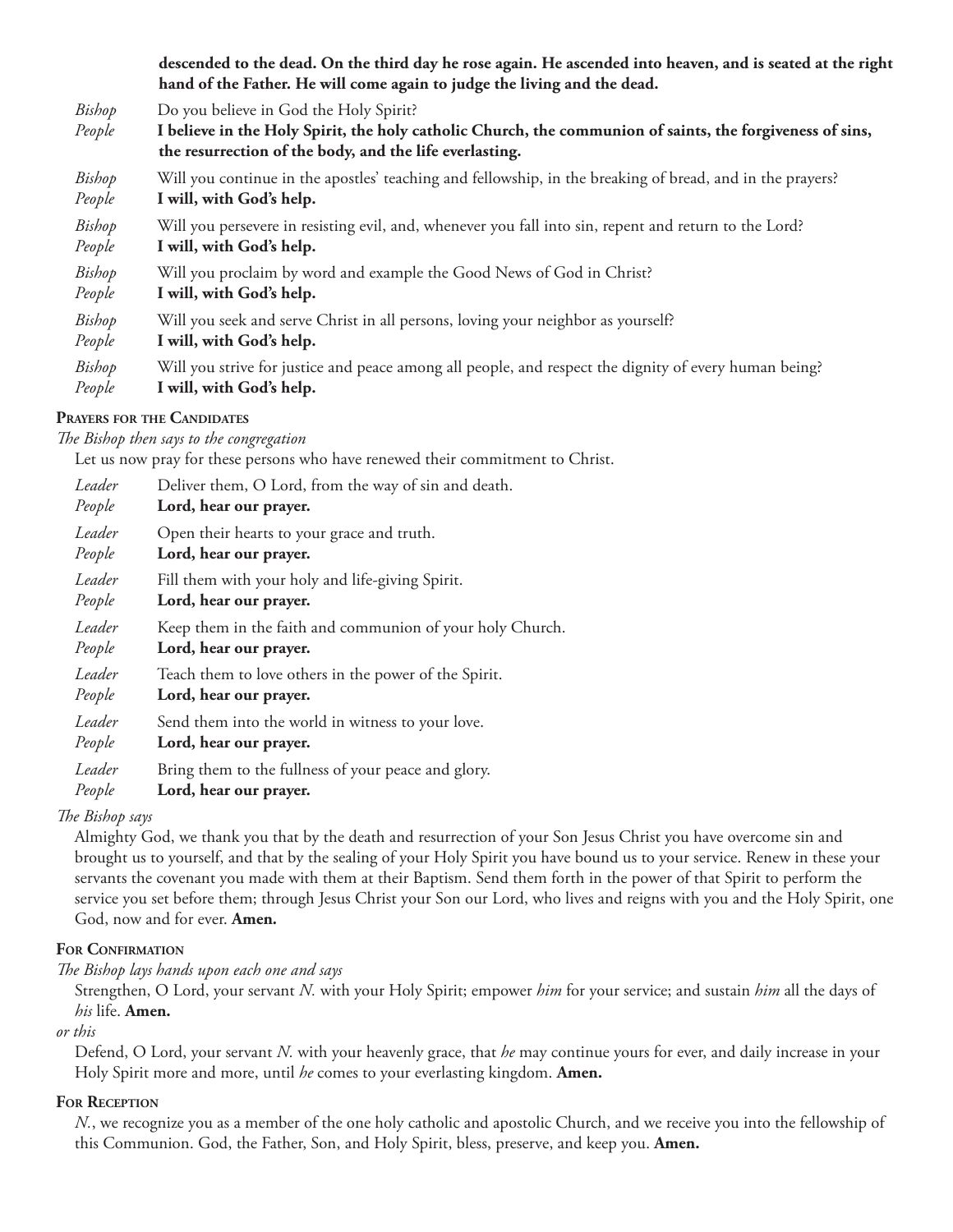#### *The Bishop concludes with this prayer*

Almighty and everliving God, let your fatherly hand ever be over these your servants; let your Holy Spirit ever be with them; and so lead them in the knowledge and obedience of your Word, that they may serve you in this life, and dwell with you in the life to come; through Jesus Christ our Lord. **Amen.**

#### **The Peace**

The peace of the Lord be always with you. **And also with you**. *[The people greet one another with a sign of God's peace and are then seated.]*

#### **Welcome & Announcements**

# **The Holy Communion**

#### **The Offertory Sentence**

*The people remain seated while an offering is received to support Holy Comforter's work of sharing God's love with the world. Today's loose offering is designated for the Bishop's Discretionary Fund. As the offering is brought forward to the altar, all stand.*

#### **At the Offertory,** Anthem: "Pentecost" David Kelley

*Music commissioned by Church of the Holy Comforter in celebration of the parish's 125th anniversary.*

Today we feel the wind beneath our wings, Today the hidden fountain flows and plays, Today the church draws breath at last and sings, As every flame becomes a tongue of praise. This is the feast of Fire, Air, and Water, Poured out and breathed and kindled into Earth. The Earth herself awakens to her maker, Translated out of death and into birth. The right words come today in their right order And every word spells freedom and release. Today the gospel crosses every border, All tongues are loosened by the Prince of Peace. Today the lost are found in his translation, Whose mother-tongue is love, in every nation. Malcolm Guite





*The Presider proceeds*

*Sung by all.*

It is right, and a good and joyful thing, always and everywhere to give thanks to you, Father Almighty, Creator of heaven and earth. *[The Presider continues.]*

Therefore we praise you, joining our voices with Angels and Archangels and with all the company of heaven, who for ever sing this hymn to proclaim the glory of your Name:

**SANCTUS,** MASS OF THE HOLY COMFORTER **DAVID RESOLUTE:** David Kelley

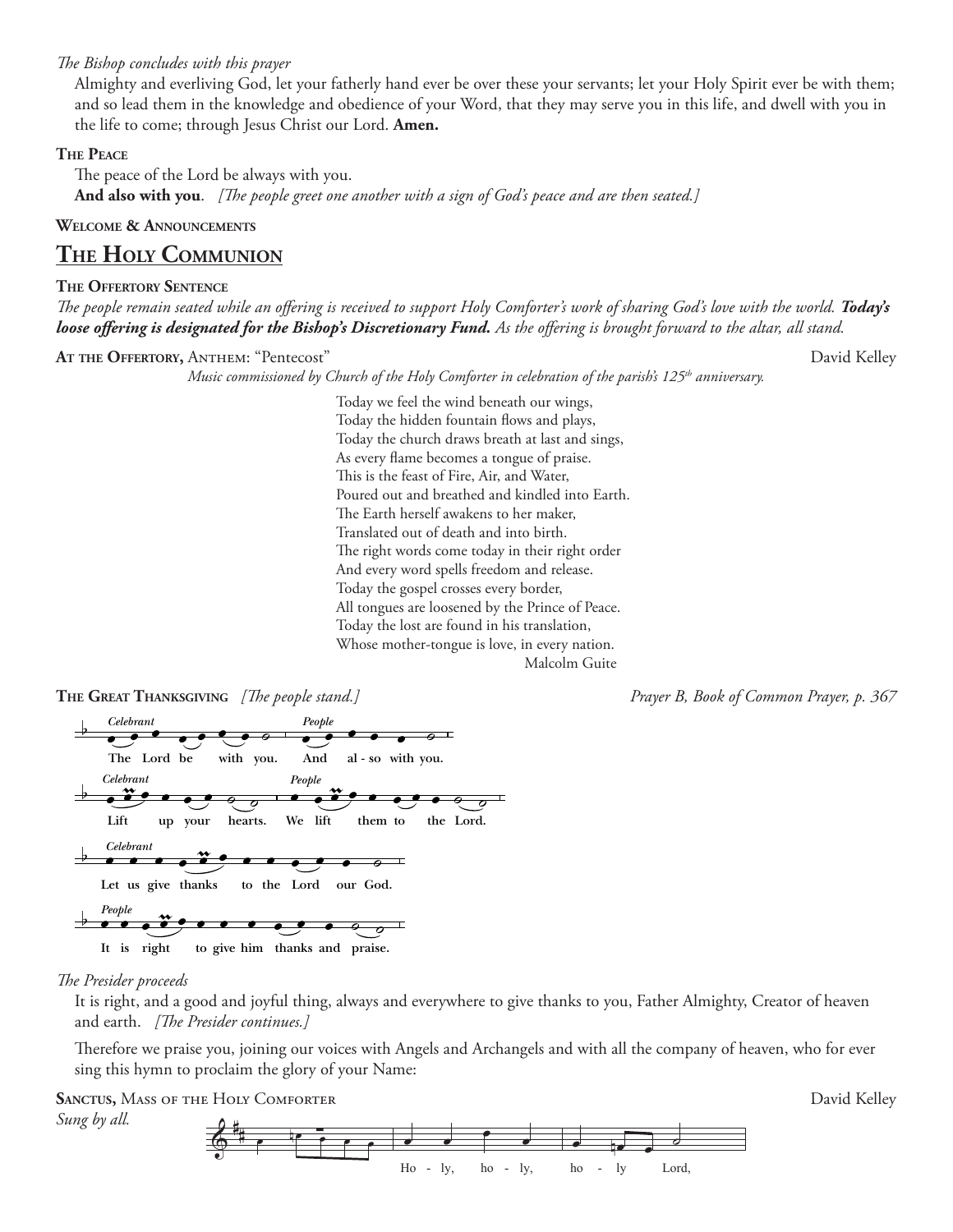

*The Bishop continues and gives thanks to God for the reconciling work of Christ and prays over the bread and wine.*

#### **Memorial Acclamation**

*Presider* Therefore, according to his command, O Father,

#### *People* **We remember his death, We proclaim his resurrection, We await his coming in glory;**

#### *The Presider continues*

And we offer our sacrifice of praise and thanksgiving to you, O Lord of all; presenting to you, from your creation, this bread and this wine.

We pray you, gracious God, to send your Holy Spirit upon these gifts that they may be the Sacrament of the Body of Christ and his Blood of the new Covenant. Unite us to your Son in his sacrifice, that we may be acceptable through him, being sanctified by the Holy Spirit. In the fullness of time, put all things in subjection under your Christ, and bring us to that heavenly country where, with all your saints, we may enter the everlasting heritage of your sons and daughters; through Jesus Christ our Lord, the firstborn of all creation, the head of the Church, and the author of our salvation.

By him, and with him, and in him, in the unity of the Holy Spirit all honor and glory is yours, Almighty Father, now and for ever.

<sup>b</sup> œ œ ˙ œ ˙ ˙ A -men. *Celebrant People*

#### **The Lord's Prayer**

*Presider* And now, as our Savior Christ has taught us, we are bold to say,

*People* **Our Father, who art in heaven, hallowed be thy Name, thy kingdom come, thy will be done, on earth as it is in heaven. Give us this day our daily bread. And forgive us our trespasses, as we forgive those who trespass against us. And lead us not into temptation, but deliver us from evil, for thine is the kingdom, and the power, and the glory, for ever and ever. Amen**.

#### **The Breaking of the Bread**

*Presider* Alleluia. Christ our Passover is sacrificed for us.

#### *People* **Therefore let us keep the feast. Alleluia**

#### **Invitation** *[The People are seated.]*

*As Jesus welcomed all to his table, so do we at Holy Comforter. The bread and the wine are the central symbols of God's presence and we invite you to share in the Eucharist in whatever way feels comfortable to you, regardless of age or tradition. We also offer gluten-free bread and unfermented grape juice as alternatives—just let the priest know. If you prefer to receive a blessing, cross your arms in front of your chest. The Holy Eucharist is an outward and visible sign of an inward and spiritual grace, a mutual indwelling of Christ in us and us in him. Come to the table and be joined into Christ's ministry of love and reconciliation.*

#### **Healing Prayers**

*Anyone wishing for healing prayers—whether for yourself or for another or for our hurting world—is invited to come to the prayer station in the back of the nave after receiving communion. You need only say as much as you wish, and anything said will be held in confidence.*